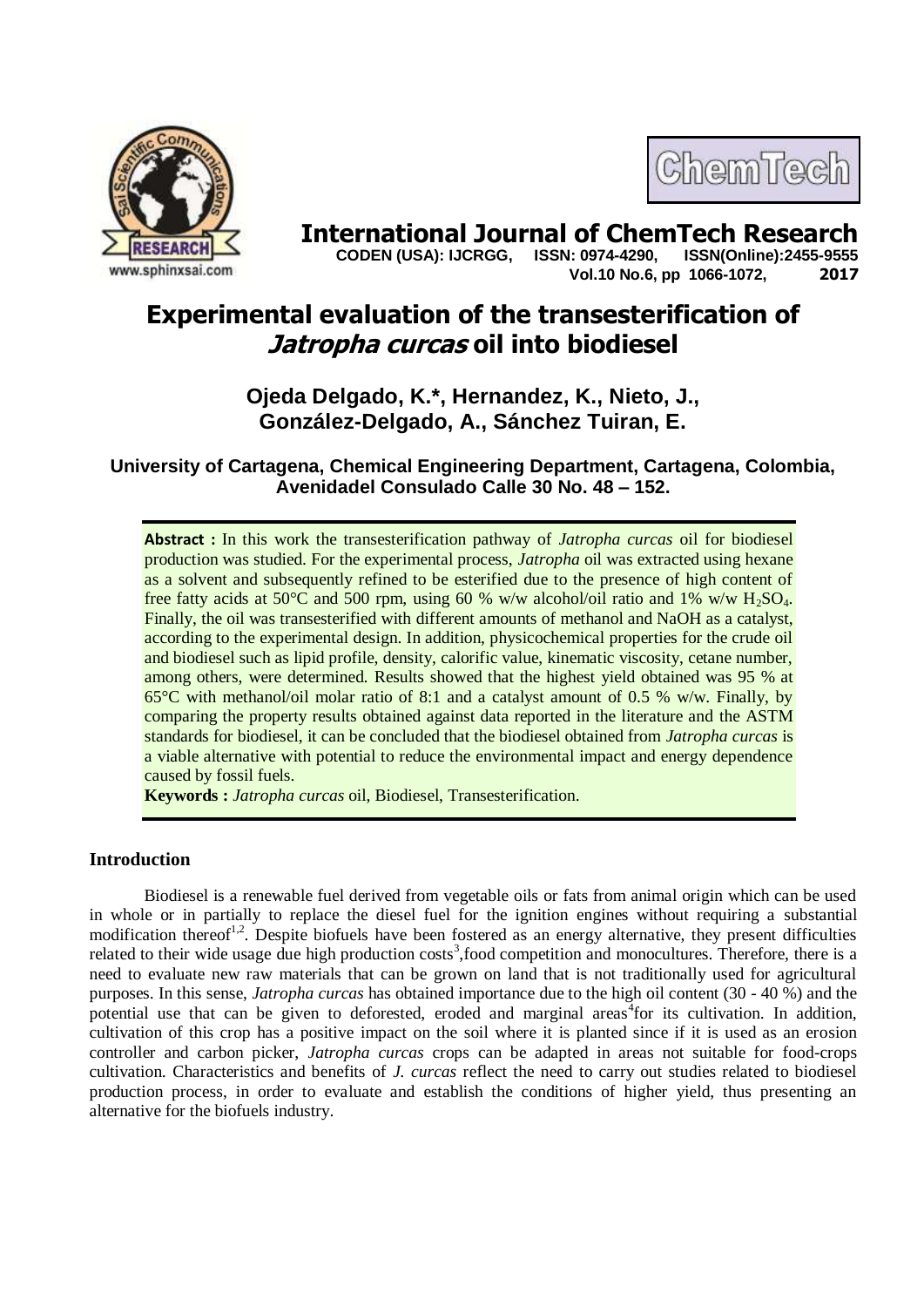# **Materials and Methods**

#### **Raw material and sampling**

Seeds of *J. curcas,* perennial species of the family *Euforbiaceae*, were obtained from the district of Sincerín - Bolívar (10°8'39''N, 75°16'39''W) located at a distance of 36 km from the city of Cartagena (Colombia). Prior oil extraction, fruits passed through a pulping and peeling processes carried out manually to be dried in an oven at 100 ºC.

#### **Oil extraction and refining**

For oil extraction, seeds of *J. curcas* were subjected to a chemical extraction process in a Soxhlet unit using 150 ml of hexane as solvent, for a time of 4 to 6 hours. crudeoil extracted was characterized by methods based on ASTM standards<sup>5</sup>, after extraction degumming was carried out, 0.5 %v/v of phosphoric acid (H<sub>3</sub>PO<sub>4</sub>) was added to oil at 60 °C for 30 minutes. Then, the mixture was cooled at room temperature and washed with hot distilled water to facilitate gums separation by vacuum filtration<sup>6</sup>.

#### **Oil esterification and transesterification**

Refined oil was subjected to an esterification process using sulfuric acid as catalyst  $(1\%$  wt/wt H<sub>2</sub>SO<sub>4</sub>) and an alcohol/oil ratio of 60 % wt/wt at 50  $^{\circ}$ C per 1 hour<sup>7</sup>, to reduce the FFA concentration in the *J. curcas* oil below 2 %. After the esterification process, oil was subjected to a transesterification process to obtain biodiesel based on a factorial  $3^3$  experimental design, performed varying the alcohol/oil ratio (4: 1, 6: 1 and 8:1) and the amount of catalyst (0.5, 1 and 1.5%), for a total of 9 experiments. Each mixture was stirred at 500 rpm and 65° C for 90 minutes. After this time, the reaction was stopped and mixture was added to aphase separator (1000 mL), where remained at room temperature for 12 hours to ensure separation. The lower phase composed of residual glycerin, methanol and salts was removed, leaving in the funnel the biodiesel phase, which was washed to remove traces of catalyst, glycerol, saponified material and excess alcohol<sup>5</sup> washed biodiesel was centrifuged and dried at 110 °C for 2 hours; then,it was cooled at room temperature, weighed and stored in amber glass bottles for further analysis<sup>1</sup>. Finally, an ANOVA analysis was performed in order to determine the statistical significance of the effect of parameters in the transesterification stage.

#### **Biodiesel characterization**

Once the biodiesel was obtained, properties such as density and kinematic/dynamic viscosity were determined according to procedures established on the ASTM D445 and ASTM D1268. In addition, fatty acids profile was obtained using gas chromatography. Cetane (CN) index was determined from the biodiesel using Equation 1, developed by Bamgboye and Hansen  $(2008)^8$ , which is recommended as the most accurate for the prediction of this property according to Manzanares (2011)<sup>9</sup>. In Equation 1,  $x_2 = \%$  Myristic acid,  $x_3 = \%$ Palmitic acid,  $x_4 = %$  Stearic acid,  $x_5 = %$  Palmitoleic acid,  $x_6 = %$  Oleic acid,  $x_7 = %$  Alpha-linoleic acid and  $x_8 = y_6$  Linoleic acid. Finally, the calorific value (HHV) was calculated using Equation 2 reported by Demirbas  $(2008)^{10}$  and using the ASTM D240 method, where VS is the kinematic viscosity.

$$
CN=61.1+0.088x_2+0.133x_3+0.152x_4-0.101x_5-0.039x_6-0.243x_7-0.395x_8(1)
$$

HHV=0.4625 (VS)+39.45 (2)

# **Results and Discussion**

#### **Crude oil characterization**

Table 1 presents the results of the fatty acids profile of the crude oil. It is observed that high content of unsaturated fatty acids (77.74 %) which improves the oil performance at the moment to be transformed into biodiesel due to the tolerance to lower temperatures, although it decreases the oxidativestability<sup>11</sup>.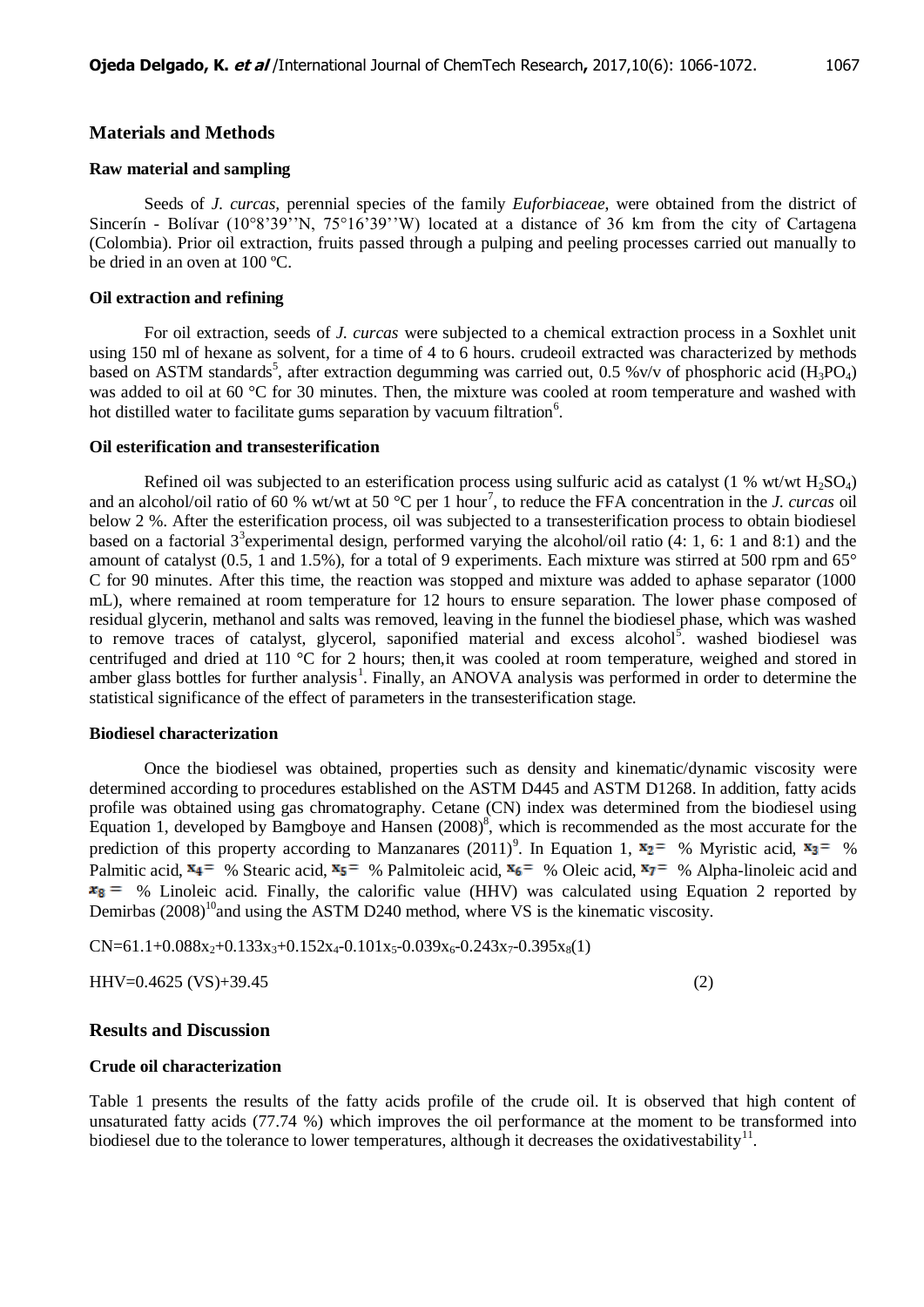| <b>Fatty acid</b>            | <b>Numerical nomenclature</b> | $%$ weight |  |
|------------------------------|-------------------------------|------------|--|
| Myristic                     | 14:0                          | 0.11       |  |
| Palmitic                     | 16:0                          | 14.26      |  |
| Palmitoleic                  | 16:1                          | 0.68       |  |
| Stearic                      | 18:0                          | 7.89       |  |
| Oleic                        | 18:1                          | 38.01      |  |
| Linoleic                     | 18:2                          | 38.82      |  |
| Linolenic                    | 18:3                          | 0.23       |  |
| Arachidonic                  | 20:0                          | 0.00       |  |
| Beenic                       | 22:0                          | 0.00       |  |
| Others                       | 24:0                          | 0.00       |  |
| <b>Total Monounsaturated</b> |                               | 38.69      |  |
| <b>Total Polyunsaturated</b> |                               | 39.05      |  |
| <b>Total Unsaturated</b>     |                               | 77.74      |  |
| <b>Total Saturated</b>       |                               | 22.56      |  |

**Table 1. Fatty acids profile of crude oil obtained from** *Jatropha curcas*

Table 2 presents the results obtained for some physicochemical properties of crude *J. curcas* oil compared with values reported in the literature. Although the density value of crude oil at 15 °C is below that reported by other authors and for other sources of raw material such as palm oil (0.945 g/ml), soybean oil(0.920  $g/ml$ ) and sunflower oil(0.925 g/ml), it does not present a significant difference<sup>12</sup>. Likewise, the kinematic viscosity obtained at 40  $^{\circ}$ C is similar to values reported in the literature for other raw materials (41.93, 35.71) and 36.18 mm<sup>2</sup>/s for palm, soy and moringa peregrine oil, respectively)<sup>13</sup>. Calorific value reached does not present significant difference with the values reported by Salaheldeen et al.  $(2015)^{13}$ , Where obtained similar values for crude palm (39.87 MJ/kg) and soybean (39.59 MJ/kg) oil.

| <b>Property</b>                       | <b>Authors</b> | Lafarge<br>et al.<br>$(2012)^{14}$ | Ong et<br>al.<br>$(2013)^6$ | <b>Mofijur</b><br>et al.<br>$(2012)^{15}$ | Piloto et<br>al.<br>$(2011)^{16}$ | <b>Achten et</b><br>al.<br>$(2008)^{17}$ |
|---------------------------------------|----------------|------------------------------------|-----------------------------|-------------------------------------------|-----------------------------------|------------------------------------------|
| Density,<br>g/mL                      | 0.8765         | 0.9140                             | 0.9150                      | 0.918                                     |                                   |                                          |
| Kinematic<br>viscosity,<br>$mm^2/s$   | 34.28          | 33.89                              |                             | 35.40                                     | 34.60                             |                                          |
| HHV, MJ/kg                            | 39.14          |                                    | 38.96                       |                                           | 39.63                             |                                          |
| Saponificatio<br>n index, mg<br>KOH/g | 228.69         |                                    |                             |                                           |                                   | $102.9 -$<br>209                         |
| Acidity<br>index, mg<br>KOH/g         | 6.38           | 11.84                              |                             |                                           |                                   | 3.71                                     |

**Table 2. Physicochemical properties of crude oil obtained from** *J. curcas*

The saponification index is a parameter directly proportional to the average molecular mass of the fatty acids present in the oil. Therefore, by comparing the value obtained with the ranges found in the literature of 102.9 – 209 mg KOH/g<sup>17</sup>and 182 - 199 mg KOH/g<sup>18</sup>, it is observed that it is slightly superior, which has no relevance in the biodiesel production process but in the biodiesel quality, since as the average length of the fatty acid chains increases, it might be obtained a biodiesel with a higher cetane index correlated with minors emissions of NO<sup>19</sup>. On the other hand, the acid index is slightly different to the reported by Achten et al.  $(2008)^{17}$ and Lafargue et al.  $(2012)^{14}$ . This value indicates that the oil obtained does not present a high amount of FFA, and therefore, it will have a lower tendency towards the formation of soaps during transesterification<sup>20</sup>. However, prior to carry out this step, the oil was subjected to an esterification reaction to reduce the free fatty acid content.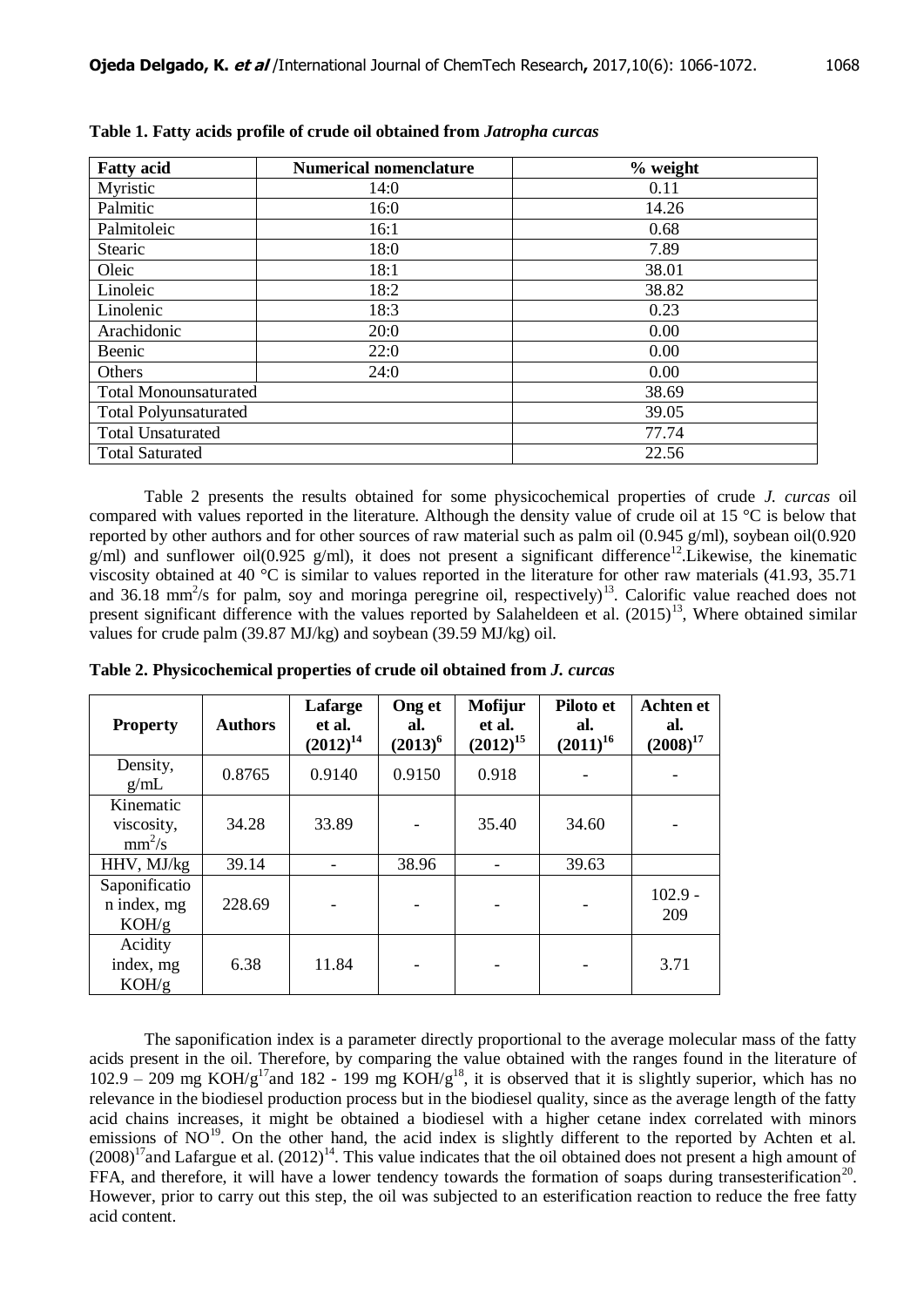## **Oil transesterification and statistical analysis**

Figure 1 show the yields obtained in the transesterification step of *J. curcas* oil using different molar ratios of methanol/oil and different percentages by mass of sodium hydroxide as catalyst. From the results, it can be said that yield tends to increase at lower catalyst concentrations and higher alcohol/oil molar ratios, so the highest yield (95 %) was obtained for a catalyst percentage of 0.5 % and an alcohol/oil molar ratio of 8:1, which is higher than stoichiometric quantity leading to favor the reaction towards the products<sup>21</sup>. This value is comparable to the 98 % reported by Qian et al.  $(2010)^{22}$  and the 96.75% reported by Ong et al.  $(2013)^{6}$ . Likewise, by comparing this value with the yield achieved in the transesterification of other types of oils, it can be observed that the trend is similar (97.5 and 97.72 % for *Sterculia foetida* and *Ceiba pentadra* oil, respectively)<sup>6</sup>.



**Figure 1.Transesterification yield for methanol/oil molar ratio of a) 4:1, b) 6:1 y c) 8:1**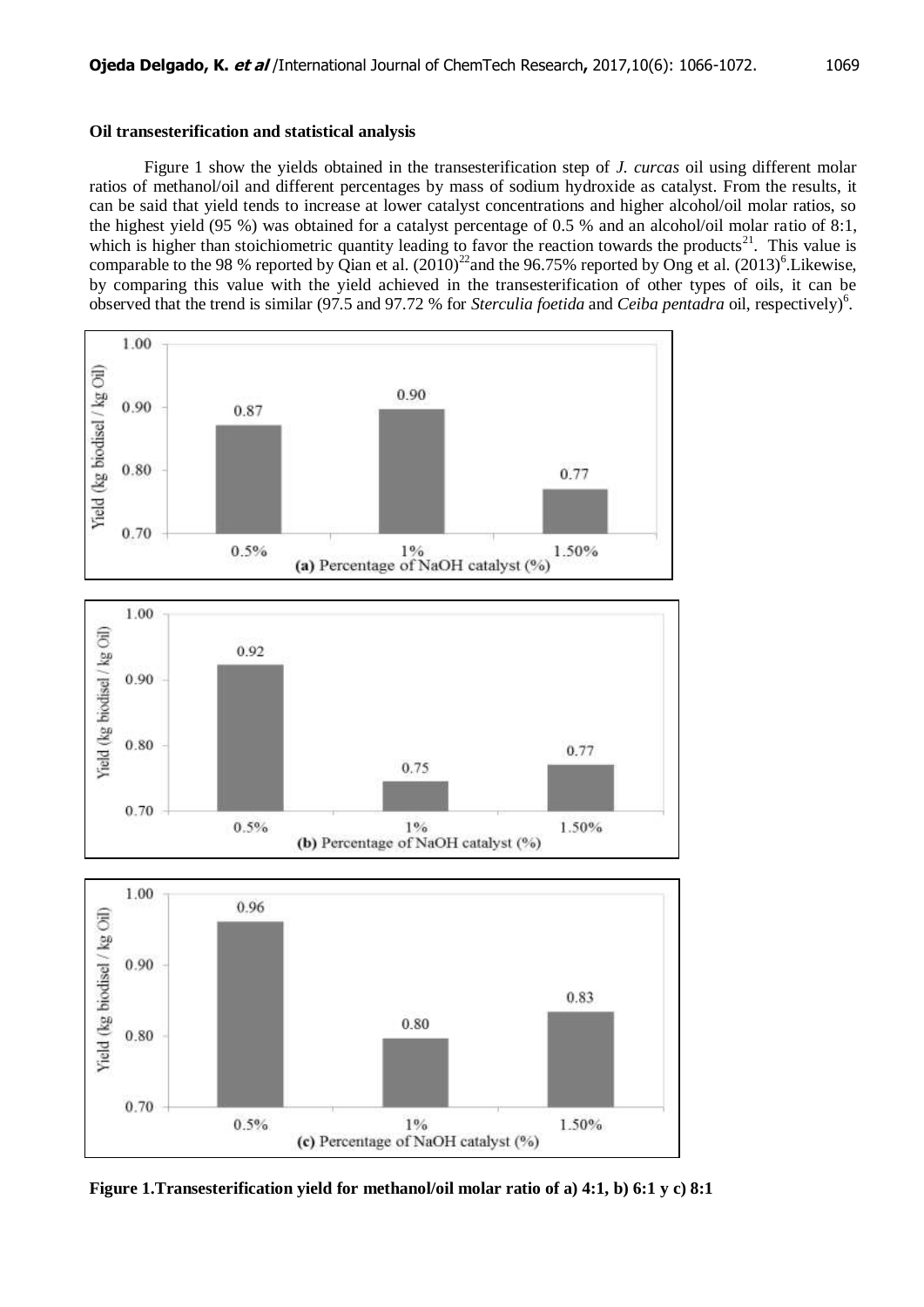

**Figure 2. Standardized Pareto diagram for transesterification yield**

## **Biodiesel characterization**

The biodiesel characterization shows the presence of 13 different fatty acids, among which linoleic and oleic acid are in highest concentration. Table 3 presents the fatty acid profile obtained respect to others reported in literature <sup>23, 7.</sup>

| Fatty acids, % wt/wt | <b>Authors</b> | Sanjidet al.<br>$(2013)^{23}$ | <b>Berchmans</b><br>and<br>Hirata $(2008)^7$ |
|----------------------|----------------|-------------------------------|----------------------------------------------|
| Capric               | 0.092          | 0.000                         | 0.000                                        |
| Myristic             | 0.012          | 0.100                         | 0.100                                        |
| Palmitoleic          | 0.827          | 0.600                         | 1.100                                        |
| Palmitic             | 14.404         | 14.100                        | 14.960                                       |
| Heptadecanoic        | 0.099          | 0.000                         | 0.000                                        |
| Linoleic             | 40.620         | 31.900                        | 47.430                                       |
| <b>Stearic</b>       | 7.461          | 7.600                         | 3.850                                        |
| Oleic                | 36.012         | 45.100                        | 32.490                                       |

**Table 3. Fatty acids profile of biodiesel obtained from** *J. curcas***oil**

Table 4 presents the results for the main physicochemical properties of biodiesel compared to international standards.The calculated density for the biodiesel produced during the experimental part is within the range of values reported by the ASTM D6571 standard. This property is important because it guarantees optimum energy content for the biofuel, preventing it from solidifying at temperatures around 25  $^{\circ}$ C <sup>24</sup>. The value reached for the kinematic viscosity at 40 °C, is slightly higher to those reported by Mofijur et al.  $(2012)^{15}$ , Ong et al.  $(2013)^6$  and Kartika et al.  $(2013)^{25}$ , possibly due to a residual content of glycerin or the presence of gums due to insufficient washing. By comparing this value to the range established by ASTM D6571, it can be said that a high viscosity favors the use of biodiesel as biofuel due to assist a complete combustion and reduce the smoke emissions in the injection system of fuel. The value obtained for the cetane index does not present significant differences with the values reported by Ong et al.  $(2013)^6$ , Becker and Makkar  $(2008)^{26}$  and Ying and Mohd  $(2011)^{27}$ . A value higher than the one established by ASTM D6571 indicates that the biodiesel obtained can contribute to improve the combustion characteristics in relation to petroleum diesel, since the greater this value favors the reduction of ignition delay.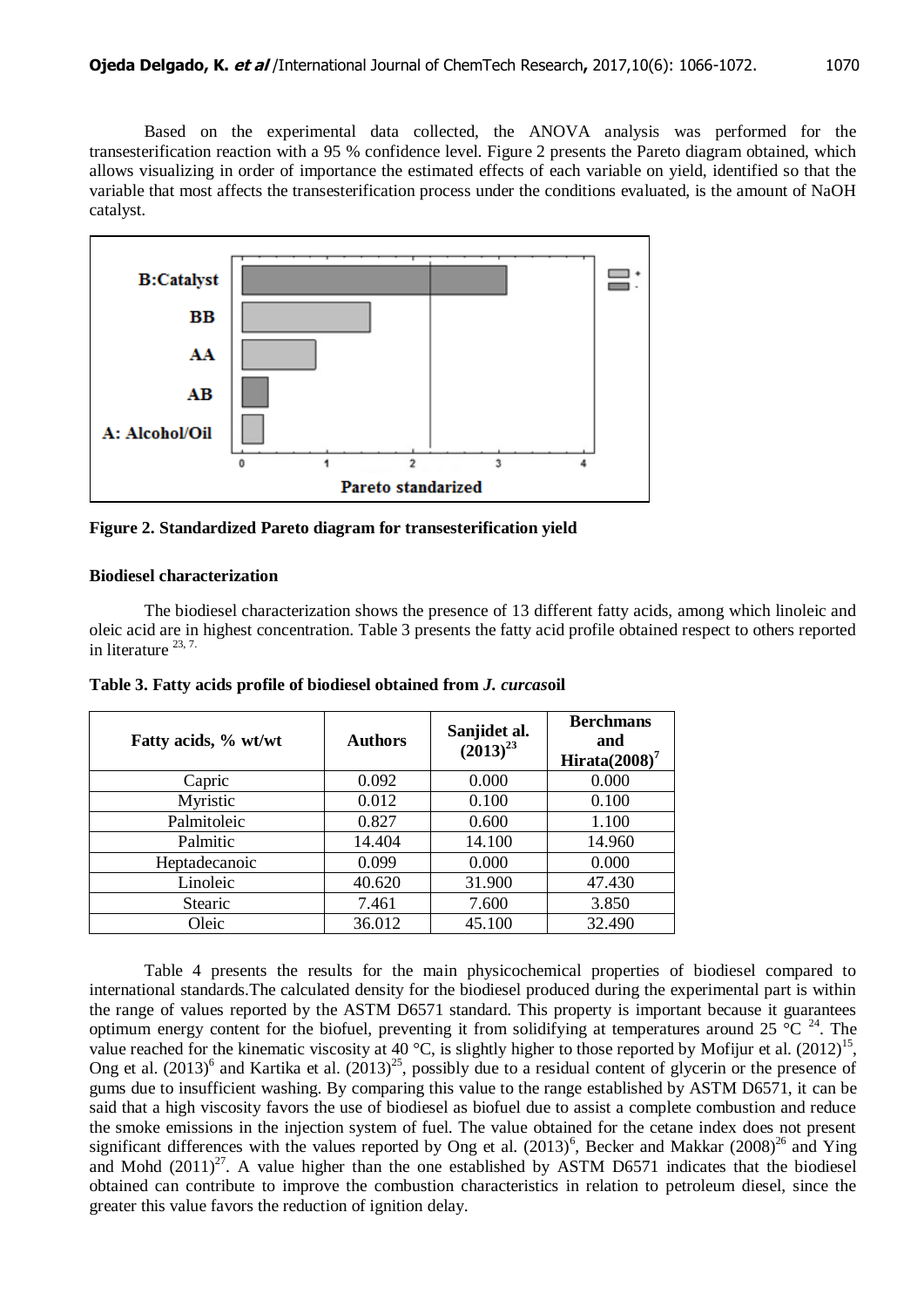| <b>Property</b>               | <b>Authors</b> | ASTM D6571  | ASTMD240  |
|-------------------------------|----------------|-------------|-----------|
| Density, $g/cm3$              | 0.8864         | 0.8800      |           |
| Kinematic viscosity, $mm^2/s$ | 6.2            | $1.9 - 6.0$ |           |
| Cetane Index                  | 52.79          | Min 47.00   |           |
| HHV, MJ/kg                    | 42.31          |             | Min 39.00 |
| Acidity index, mg KOH/g       | 0.96           | Max 0.50    |           |

**Table 4. Physicochemical properties of biodiesel obtained from** *J. curcas***oil**

Regarding the calorific value, this result is positive for the biodiesel because of as higher this value isthe motor performance is more favored<sup>28</sup>. Finally, the acidity index is higher than the reported by Qian et al.  $(2010)^{22}$  (0.48 mg de KOH/kg) and Mofijur et al.  $(2012)^{15}$  (0.4 mg de KOH/kg), possibly due to the presence of a high content of polyunsaturated fatty acids. This high value of acidity is a disadvantage of biodiesel as biofuel because it favors the corrosion in the system and the formation of deposits $^{28}$ .

# **Conclusions**

In this work, the effect of alcohol/oil molar ratio and the amount of catalyst on biodiesel yield for the transesterification of *J. curcas* oil was studied. Characterization of *J. curcas* oil obtained allowed to find that the lipid profile as well as the values for density (0.8765 g/mL), kinematic viscosity (34.28 mm<sup>2</sup>/s), calorific value (39.14 MJ/kg) and acidity index (6.38 mg KOH/kg)favor their use as raw material for the biodiesel production. On the other hand, it was found that the transesterification reaction yield is favored at high alcohol/oil molar ratios and low concentrations of catalyst, being the catalyst concentration the most influential variable. In this sense, the highest yield (95 %) was reached using a catalyst amount of 0.5 % wt/wt NaOH and a methanol/oil molar ratio of 8:1.For biodiesel produced, values of density, kinetic viscosity, cetane index and calorific value were in accordance with the ASTM standard for the use of biodiesel as biofuel, however, the acidity index was higher than the value allowed, which can be adjusted by the use of additives or improving the esterification and washing stages.

#### **Acknowledgments**

Authors thank to University of Cartagena for the supply of equipment and software necessary to conclude successfully this work

# **References**

- 1. Avellaneda F. Producción y Caracterización de biodiesel de palma y de aceite reciclado mediante un proceso batch y un proceso continuo con un reactor helicoidal, Universitat Rovira I Virgili, 2010.
- 2. Sivaganesan S, Chandrasekaran M. Impact of Various Compression Ratio on the Compression Ignition Engine with Diesel and Mahua Biodiesel, Int. J. ChemTech Res., 2016, 9(11), 63–70.
- 3. Apparao U, Vijayalakshmi S, Ranjitha J. A Review on Current Research Activities: Biological Conversion of Crude Glycerol from Biodiesel Industry into Value-Added Products, Int. J. ChemTech Res., 2016, 9(4), 576–586.
- 4. Ravichandran A, Rajan K, Narayanan M, Senthil K. Effect of piston bowl geometry on the performance of a diesel engine using Corn biodiesel and its diesel blends, Int. J. ChemTech Res., 2016, 9(1), 105– 112.
- 5. Castillo A, Velásquez J, Cuartas P. Obtención de biodiesel a partir de aceite de *Jatropha curcas L* por transesterificación etanolica, Rev. Investig. Apl., 2011, 5(1), 34–41.
- 6. Ong H, Silitonga A, Masjuki H, Mahlia T, Chong W, Boosroh M. Production and comparative fuel properties of biodiesel from non-edible oils: *Jatropha curcas*, *Sterculia foetida* and *Ceiba pentandra*, Energy Convers. Manag., 2013, 73, 245–255.
- 7. Berchmans H, Hirata S. Biodiesel production from crude *Jatropha curcas L*. seed oil with a high content of free fatty acids., Bioresour. Technol., 2008, 99(6), 1716–1721.